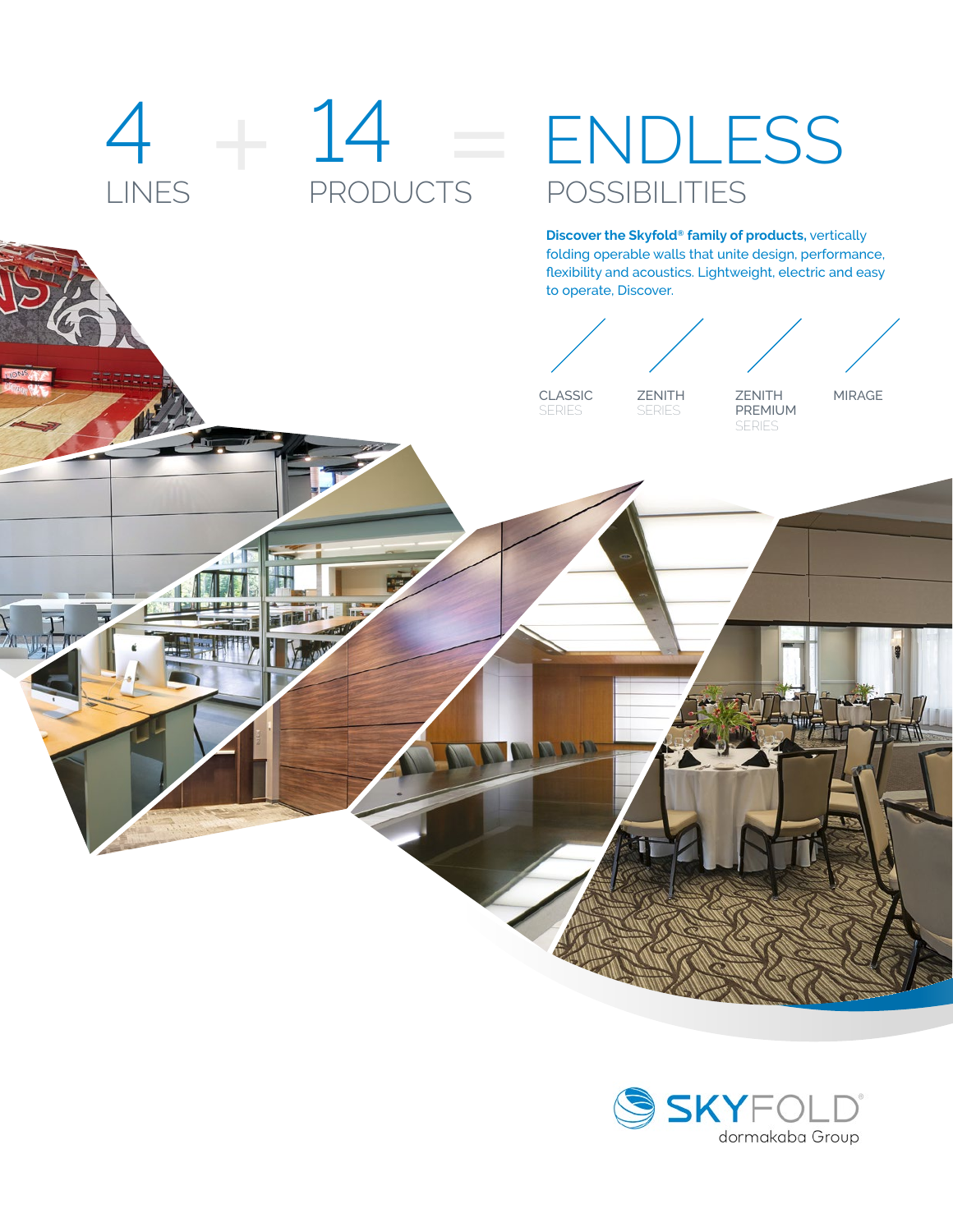(3) Available finishes include standard vinyl, fabric, paint or white marker board surface finish.

(4) Available in acoustically transparent fabric only <sup>(5)</sup> Single laminated glass

Please note that certain figures listed above were approximated for comparison purposes only.

For specific and complete technical information, REVIT Drawings and drawing details, please visit our website.

 $^{\text{\tiny{(1)}}}$  Finishes must not exceed 1/8" thick (3mm) or weigh more than 0.11 lbs/sq.ft. (0.54 kg./m²)

 $(2)$  Please refer to the technical section of our website for available finishes

## **SKYFOLD PRODUCT LINE COMPARISON SUMMARY**

|                                                      | SKYFOLD CLASSIC SERIES |                          |                        |                            | <b>SKYFOLD ZENITH SERIES</b> |                        |                        |                        |                            | SKYFOLD ZENITH PREMIUM SERIES |                          |                        |                            | SKYFOLD MIRAGE         |
|------------------------------------------------------|------------------------|--------------------------|------------------------|----------------------------|------------------------------|------------------------|------------------------|------------------------|----------------------------|-------------------------------|--------------------------|------------------------|----------------------------|------------------------|
|                                                      | Model 51               | Model 55                 | Model 60               | <b>Model NRC</b>           | <b>Model 48</b>              | Model 51               | Model 55               | Model 60               | <b>Model NRC</b>           | Model 51                      | Model 55                 | <b>Model 60</b>        | <b>Model NRC</b>           | <b>Glass Model</b>     |
| TECHNICAL (IMPERIAL)                                 |                        |                          |                        |                            |                              |                        |                        |                        |                            |                               |                          |                        |                            |                        |
| STC (System)                                         | 51                     | 55                       | 60                     | 50                         | 48                           | 51                     | 55                     | 60                     | 50                         | 51                            | 55                       | 60                     | $50\,$                     | 33                     |
| STC (Panel)                                          | 61                     | 61                       | 66                     | 60                         | 57                           | 61                     | 61                     | 66                     | 60                         | 61                            | 61                       | 66                     | 60                         | $36^{(5)}$             |
| NRC (System)                                         | $\sim$                 | $\sim$                   | $\sim$                 | Up to $0.65$               | $\sim$                       | $\sim$                 | $\sim$                 | $\sim$                 | Up to 0.65                 | $\sim$                        | $\overline{\phantom{a}}$ | $\sim$                 | Up to 0.65                 | $\blacksquare$         |
| Max Height (ft.)                                     | 36                     | 36                       | 28                     | 36                         | 12                           | 12                     | 12                     | 12                     | 12                         | 14                            | 14                       | 14                     | 14                         | 24                     |
| Max Length (ft.)                                     | Unlimited              | Unlimited                | Unlimited              | Unlimited                  | 48                           | Unlimited              | Unlimited              | Unlimited              | Unlimited                  | Unlimited                     | Unlimited                | Unlimited              | Unlimited                  | Unlimited              |
| Weight (lbs/sq.ft.)                                  | $\overline{7}$         | 7.6                      | 9.4                    | 7.5                        | 6                            | 6.2                    | 6.8                    | 8.6                    | 6.5                        | 6.2                           | 6.8                      | 8.6                    | 6.5                        | 7.5                    |
| <b>Available Finishes</b>                            | Various <sup>(1)</sup> | Various <sup>(1)</sup>   | Various <sup>(1)</sup> | Fabric only <sup>(4)</sup> | Limited <sup>(3)</sup>       | Various <sup>(1)</sup> | Various <sup>(1)</sup> | Various <sup>(1)</sup> | Fabric only <sup>(4)</sup> | Various <sup>(1)</sup>        | Various <sup>(1)</sup>   | Various <sup>(1)</sup> | Fabric only <sup>(4)</sup> | Various <sup>(2)</sup> |
| Ceiling space required for storage (ft.) - (approx.) | $2'-0$ " to 6'-4'      | $2'-0$ " to $6'-4'$      | 2'-0" to 5'-0"         | 2'-0" to 6'-4"             | 2'-0" to 2'-8.25"            | 2'-0" to 2'-8.25'      | 2'-0" to 2'-8.25"      | 2'-0" to 2'-8.25"      | 2'-0" to 2'-8.25"          | 2'-0" to 2'-10"               | 2'-0" to 2'-10"          | 2'-0" to 2'-10"        | 2'-0" to 2'-10"            | 3'-2" to 4'-9"         |
| Pocket Width (ft.) - (approx.)                       | 55" to 69"             | 55" to 69"               | 55" to 69"             | 55" to 69"                 | 55" to 63.5"                 | 55" to 63.5"           | 55" to 63.5"           | 55" to 63.5"           | 55" to 63.5"               | 56.25" to 70"                 | 56.25" to 70"            | 56.25" to 70"          | 56.25" to 70"              | 44" to 61"             |
| <b>TECHNICAL (METRIC)</b>                            |                        |                          |                        |                            |                              |                        |                        |                        |                            |                               |                          |                        |                            |                        |
| RW (System)                                          | 51                     | 54                       | 59                     | 49                         | 47                           | 51                     | 54                     | 59                     | 49                         | 51                            | 54                       | 59                     | 49                         | 33                     |
| RW (Panel)                                           | 60                     | 60                       | 64                     | 58                         | 55                           | 60                     | $60\,$                 | 64                     | 58                         | 60                            | 60                       | 64                     | 58                         | $36^{(5)}$             |
| SAC (System)                                         | $\sim$                 | $\overline{\phantom{a}}$ | $\sim$                 | Up to 0.65                 | $\sim$                       | $\sim$                 | $\sim$                 | $\sim$                 | Up to 0.65                 | $\blacksquare$                | $\overline{\phantom{a}}$ | $\sim$                 | Up to 0.65                 | $\blacksquare$         |
| Max Height (mm)                                      | 11,000                 | 11,000                   | 8,535                  | 11,000                     | 3,660                        | 3,660                  | 3,660                  | 3,660                  | 3,660                      | 4,265                         | 4,265                    | 4,265                  | 4,265                      | 7,315                  |
| Max Length (mm)                                      | Unlimited              | Unlimited                | Unlimited              | Unlimited                  | 14,600                       | Unlimited              | Unlimited              | Unlimited              | Unlimited                  | Unlimited                     | Unlimited                | Unlimited              | Unlimited                  | Unlimited              |
| Weight (kg/m <sup>2</sup> )                          | 34.2                   | 37.1                     | $46\,$                 | 36.6                       | 29.3                         | 30.4                   | 33.3                   | 42                     | 32.8                       | 30.4                          | 33.3                     | 42                     | 32.8                       | 36.6                   |
| <b>Available Finishes</b>                            | Various <sup>(1)</sup> | Various <sup>(1)</sup>   | Various <sup>(1)</sup> | Fabric only <sup>(4)</sup> | Limited <sup>(3)</sup>       | Various <sup>(1)</sup> | Various <sup>(1)</sup> | Various <sup>(1)</sup> | Fabric only <sup>(4)</sup> | Various <sup>(1)</sup>        | Various <sup>(1)</sup>   | Various <sup>(1)</sup> | Fabric only <sup>(4)</sup> | Various <sup>(2)</sup> |
| Ceiling space required for storage (mm) - (approx.)  | 615 to 1,960           | 615 to 1,960             | 615 to 1,530           | 615 to 1,960               | 615 to 820                   | 615 to 820             | 615 to 820             | 615 to 820             | 615 to 820                 | 615 to 865                    | 615 to 865               | 615 to 865             | 615 to 865                 | 965 to 1,450           |
| Pocket Width (mm) - (approx.)                        | 1,400 to 1,750         | 1,400 to 1,750           | 1,400 to 1,750         | 1,400 to 1,750             | 1,400 to 1,615               | 1,400 to 1,615         | 1,400 to 1,615         | 1,400 to 1,615         | 1,400 to 1,615             | 1,430 to 1,780                | 1,430 to 1,780           | 1,430 to 1,780         | 1,430 to 1,780             | 1,105 to 1,550         |
| <b>ADDITIONAL FEATURES</b>                           |                        |                          |                        |                            |                              |                        |                        |                        |                            |                               |                          |                        |                            |                        |
| Auto-reverse                                         | Y                      | Y                        | Y                      | Y                          | Y                            | Y                      | Y                      | Y                      | Y                          | $\mathsf{Y}$                  | Y                        | Y                      | $\mathsf{v}$               | Y                      |
| <b>Floor track</b>                                   | N                      | N                        | N                      | $\mathsf{N}$               | N                            | N                      | N                      | N                      | N                          | Ν                             | N                        | $\mathsf{N}$           |                            | N                      |
| <b>Wall tracks</b>                                   |                        |                          |                        | N                          |                              | N                      |                        |                        | N                          |                               | N                        |                        |                            |                        |
| <b>Obstruction Safety Sensor</b>                     | Y                      | $\mathsf{Y}$             | Y                      | Y                          | Y                            | Y                      | Y                      | Y                      | Y                          | Y                             | Y                        | Y                      | Y                          | N                      |
| <b>Infrared Sensor</b>                               | N                      | N                        | N                      | $\mathsf{N}$               | N                            | N                      | N                      | N                      | N                          | N                             | $\mathsf{N}$             | N                      |                            | Y                      |
| <b>Back-Up Operation</b>                             | Y                      | Y                        | Y                      | Y                          | Y                            |                        | Y                      | Y                      | Y                          |                               | Y                        | Y                      |                            | Y                      |
| <b>Pocket Closure</b>                                | N                      | N                        | N                      | $\mathsf{N}$               | N                            | N                      | N                      | N                      | N                          |                               | Y                        | Y                      |                            | N                      |
| <b>AVAILABLE OPTIONS</b>                             |                        |                          |                        |                            |                              |                        |                        |                        |                            |                               |                          |                        |                            |                        |
| 10-year parts warranty                               | Y                      | Y                        | Y                      | Y                          | Y                            | Y                      | Y                      | Y                      | Y                          | Y                             | Y                        | Y                      | Y                          | Y                      |
| <b>Digital Touch Screen</b>                          | Y                      | Y                        | Y                      | Y                          | Y                            | Y                      | Y                      | Y                      | Y                          | Included                      | Included                 | Included               | Included                   | Y                      |
| <b>LED Lighting</b>                                  | Y                      | Y                        | Y                      | Y                          | Y                            |                        | Y                      | Y                      | Y                          |                               | Y                        | Y                      |                            | N                      |